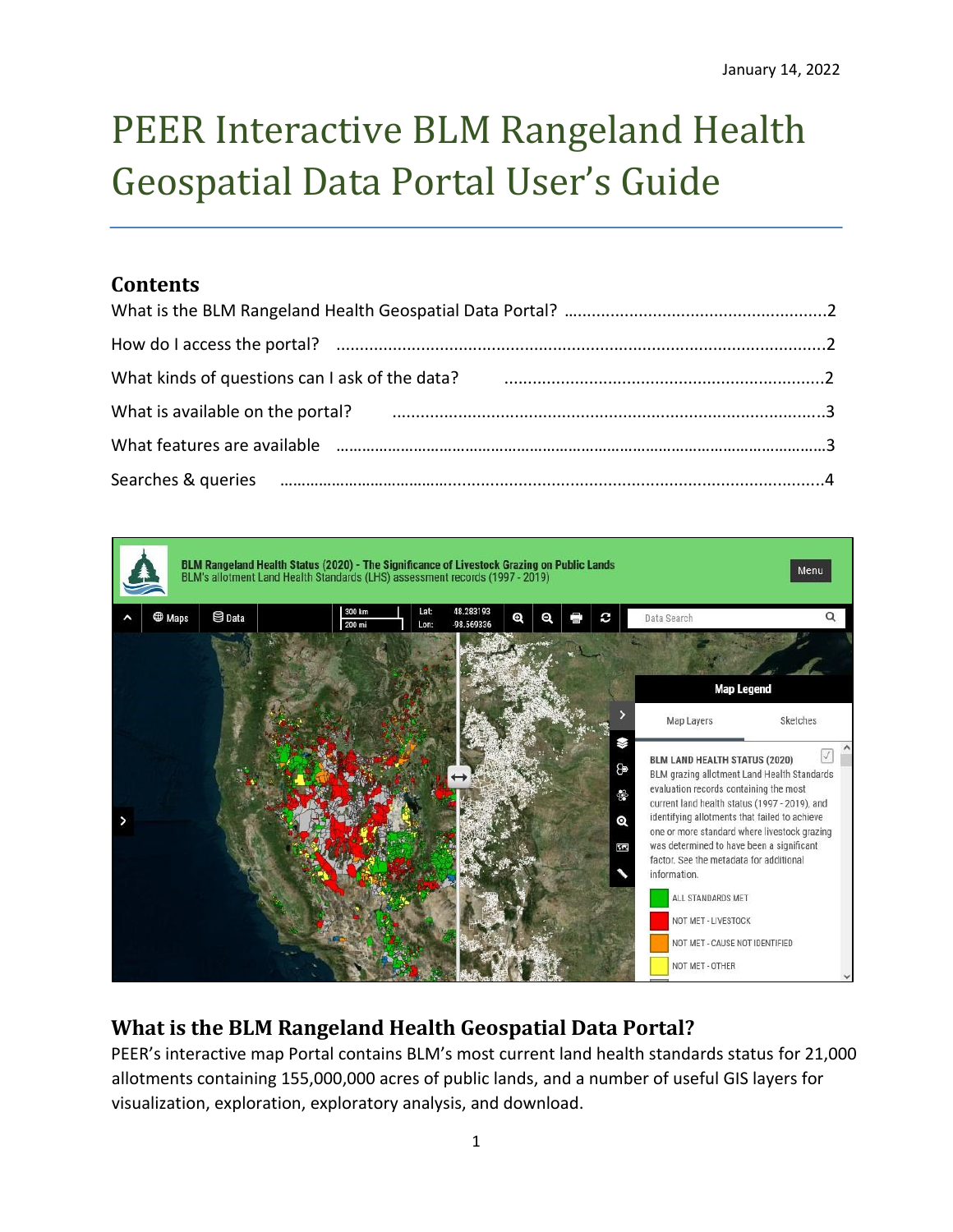## **How do I access the PEER interactive map portal?**

- Go to https://peer.org/areas-of-work/public-lands/grazing-reform[/](https://landscape.blm.gov/geoportal)
- The map portal is publicly accessible, and no login is required
- Please read the Disclaimer

# **What kinds of information can be asked of the data?**

It contains simple, useful GIS capabilities that can help ask and answer complex questions such as

- "How many allotments fail land health standards due to livestock grazing in Wyoming?",
- "Are there regional differences in the reported significance of livestock grazing as a cause of failure to achieve land health?",
- "What percentage of area assessed to date within the Central Basin and Range ecoregion fails land health standards where current livestock grazing was a factor?".
- "How many acres of BLM lands within the Greater Sage-grouse Management Zone IV are recorded as failing to meet rangeland health standards due to livestock? Within the Grand Staircase-Escalante National Monument? Within Wild Horse Herd Management Areas in Nevada? Within a Field Office?"
- How many allotments that are identified as having met all land health standards during the most recent Land Health Standards evaluation fell into the Management Category "IMPROVE" in 2021? (answer: 2,266). Where do they tend to be?
- How many allotments in Oregon that failed standards but had not recorded a cause in the most recent dataset received (through 2019) identified livestock as a cause of failure in the last dataset received from BLM in 2014 (assessments through 2012)? (answer: 18). In the first dataset with records through 2007?
- How many allotments identify livestock as a cause of failure at least partially within a Wild Horse Herd Management Area? (answer: 257)
- How long do the queries take? Depending on the number of features, the area queried, and the complexity of the queries, up to several minutes. If you receive a message that states that the query is too complex, try selecting a specific area using a bounding box.

### **What types of data are available on the PEER interactive map portal?**

PEER's interactive map Portal contains BLM's most current allotment land health standards status and a number of useful GIS layers for exploration, analysis, and download. These include: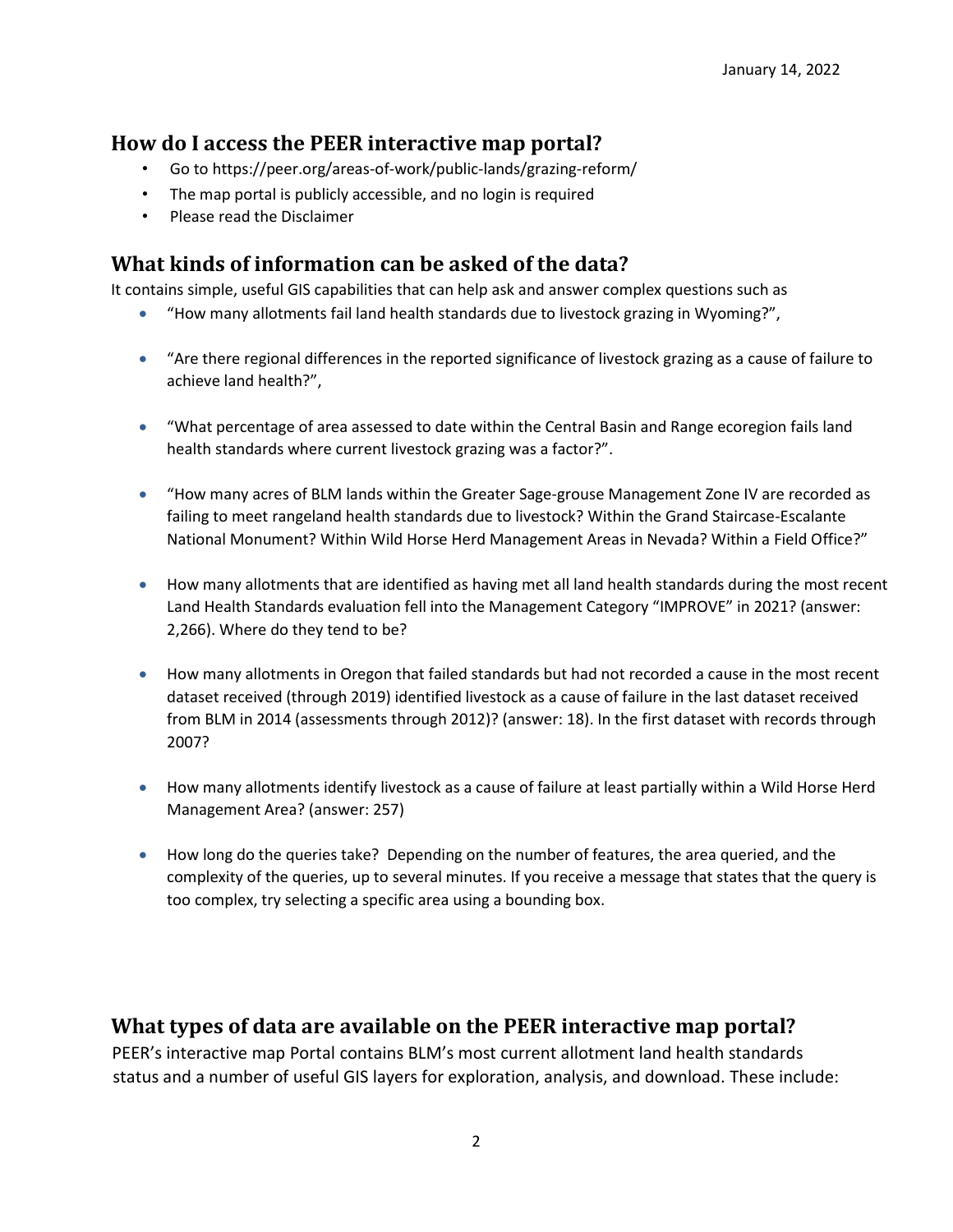- The significance of livestock grazing as a cause of failure by Level III Ecoregion (area failing due to livestock of total assessed area). Note: allotments along boundaries are often split)
- Allotments with Selective Management Category in 2021 (IMPROVE, MAINTAIN, and CUSTODIAL)
- Greater Sage-grouse Primary Habitat Management Areas
- Greater Sage-grouse General Habitat Management Areas
- Greater Sage-grouse Management Zones
- Greater Sage-grouse Breeding Bird Density
- Wild Horse Herd Management Areas (HMAs)
- Wilderness areas
- Wilderness Study Areas
- National Conservation Areas
- National monuments
- Areas of Critical Environmental Concern
- Allotments identified by USGS as failing due to livestock by USGS using the first dataset obtained through the Freedom of Information Act in 2008 (records through 2007). (This represents the only data that have been examined by BLM to date)
- Level III Ecoregions
- The Cold Deserts Level II Ecoregion (contains the highest levels of allotment area failing where livestock grazing was identified as a significant cause)
- Ecosystem Resistance & Resilience
- BLM's Assessment, Inventory, and Monitoring TerrADat terrestrial sampling plots
- BLM's Assessment, Inventory, and Monitoring AquADat Lotic sampling areas
- A recent U.S. Drought Monitor Map (9/28/2028)

#### **What features are available on the PEER interactive map portal?**

- Visual exploration of any combination of map layers
- Multiple base maps, including satellite imagery and topographic layers to optimize viewing
- Simple searches for key words within any of the datasets (invasive species, wildfire, allotment number, field office number, etc.
- Queries of multiple attributes (state, LHS status, field office, …) with a single layer
- Queries between two layers where they overlap (e.g., allotments that have yet to have a land health standards evaluation since the program began in 1997 within the Northern Basin and Range Level III ecoregion)
- Examination of query results as a table, or downloaded as a csv file, GIS shapefile, or a kml file
- Customizable and downloadable maps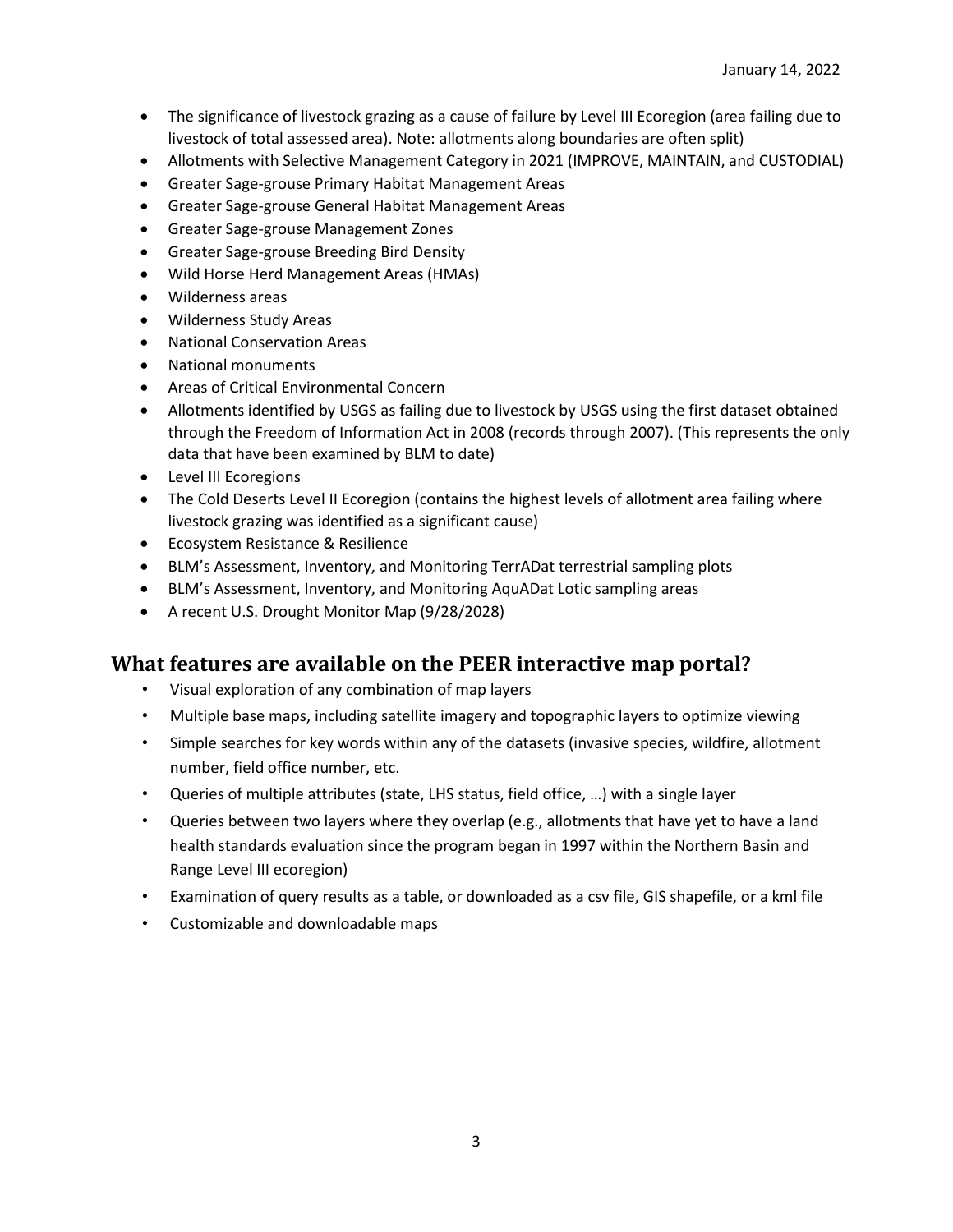#### **Conducting searches and queries**

- Quick data searches identify specific words wherever they occur within any of the datasets. The more specific the phrase the more targeted the search, such as the name of an allotment, an allotment ID number (concatenation of State and Allotment Number). There are many allotments with the same name.
- Attributes for queries have internal code names present in the geodatabase. Some are intuitive, others not. Please review the Data Dictionary or the layer metadata for attribute names and descriptions.
- Unlike queries, the results of searches cannot be downloaded.
- Queries take longer to return results than searches, ranging from less than a minute to a few minutes.
- $\bullet$   $\bullet$  Queries within a single layer are useful for identifying specific allotments that meet specific conditions, such as all allotments within Nevada that fail to meet land health standards where livestock were recorded as a significant cause.
- $\bullet$   $\overline{8}$  Queries between two layers identify specific criteria in areas of overlap, such as identify all TerrADat plots that are within Nevada in allotments that have not had a land health standards evaluation since the program's inception in 1997. These data may provide an opportunity to assess the conditions of plots within the allotments at the time of the field sampling and help identify the degree to which plots depart from reference conditions.